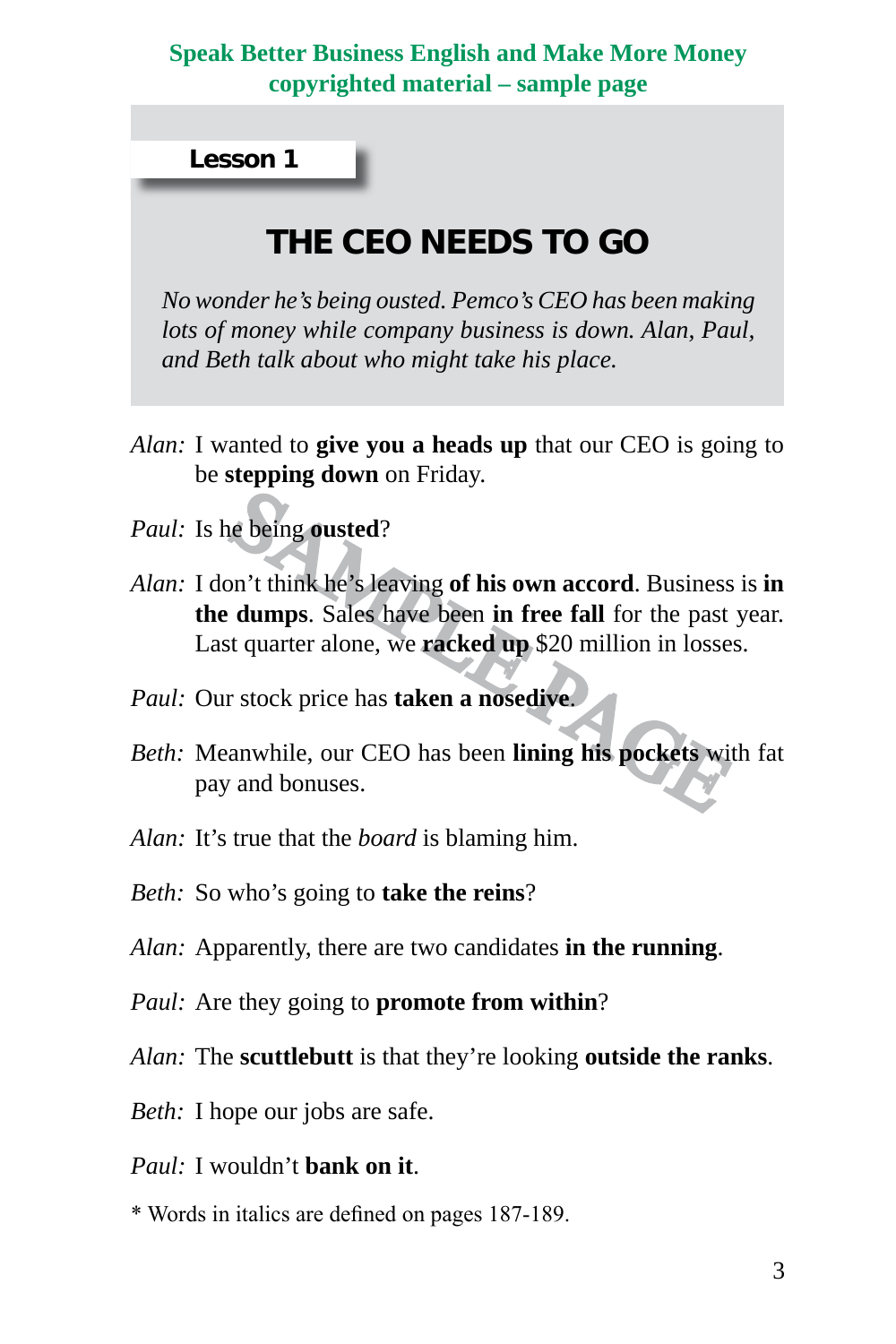# **IDIOMS & EXPRESSIONS: LESSON 1**

**(to) give someone a heads up**  – to give someone a warning or some information in advance

EXAMPLE: I want to **give you a heads up** that Greg is going to ask you to come in to work on Saturday to finish the proposal.

**(to) step down**  – to resign; to leave a job or political office

Exampl E: After serving as General Electric's CEO for 20 years, Jack Welch finally decided to **step down** .

**ousted** – fired; pressured to leave a position

MPLE: Rick Wagoner was **ousted** as the CEO of C<br>
Drs after failing to improve results at the company.<br>
NYM: forced out<br> **ne's own accord** – voluntarily; without urging<br>
MPLE: Nobody told our receptionist to start a recycli ExamplE: Rick Wagoner was **ousted** as the CEO of General Motors after failing to improve results at the company.

Synonym: forced out

**of one's own accord**  – voluntarily; without urging

EXAMPLE: Nobody told our receptionist to start a recycling program at work. She did so **of her own accord** .

**in the dumps** – down; depressed

ExamplE: Jeff's investment advisor told him that the best time to invest in the stock market is when it's **in the dumps** .

**in free fall** – declining quickly

Example: When the real estate market in Florida was **in free fall**, Jack bought a new office building for a great price.

**(to) rack up**  – to achieve; to accumulate (money owed or money earned)

EXAMPLE 1: By paying only the minimum due on his credit card each month, Ed has **racked up** \$20,000 in interest payments.

EXAMPLE 2: After 30 years of investing in his retirement plan, Troy has **racked up** a million dollars in savings.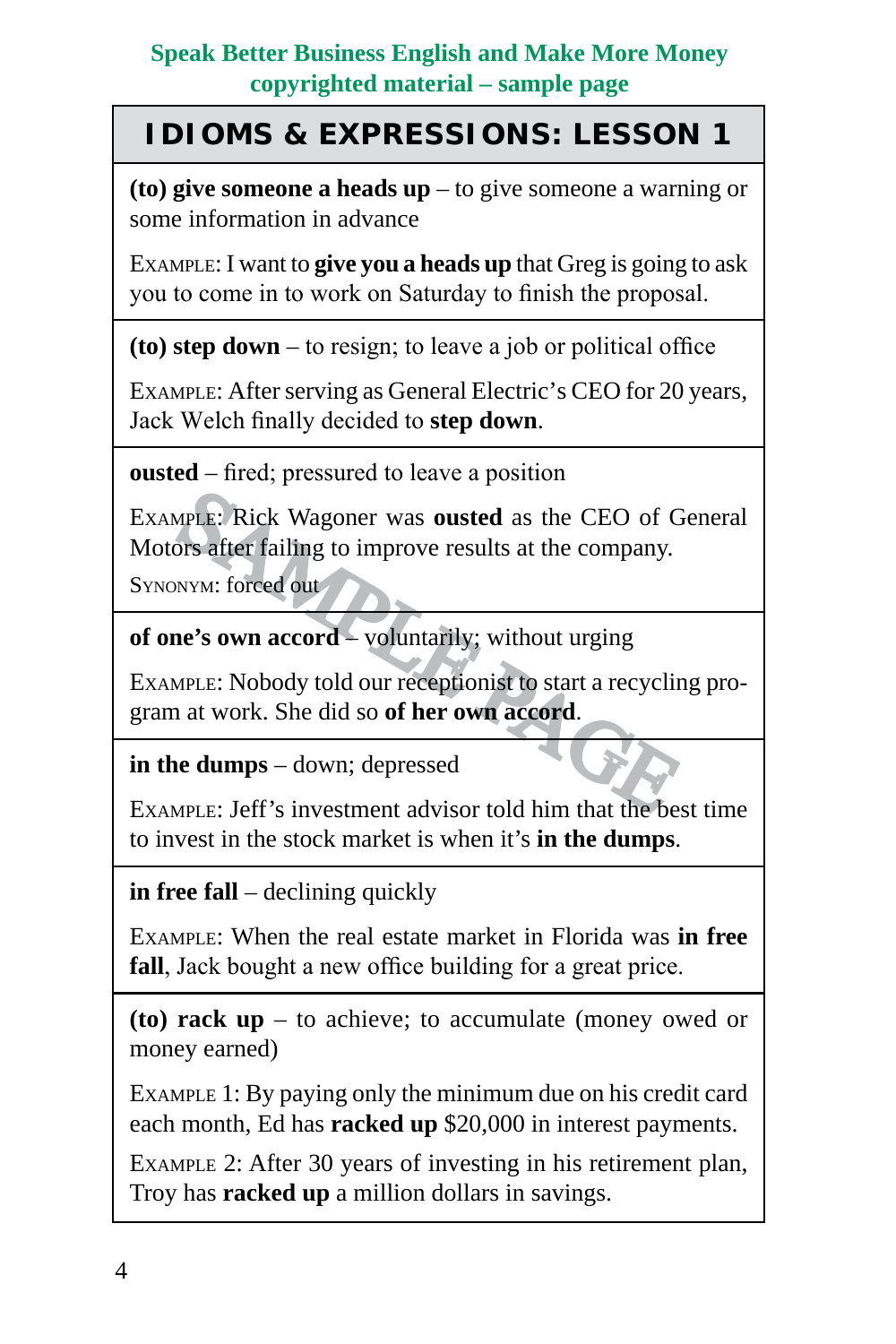**(to) take a nosedive** – to drop suddenly; to plunge

ExamplE: When the economy **took a nosedive**, consumers started spending less.

Synonym: to tank

ORIGIN: This expression comes from the world of aviation. An object such as an airplane going down nose (or front) first is said to be taking a nosedive.

**(to) line one's pockets** – to make a lot of money that one does not deserve (often through unethical or illegal activities)

ExamplE: The mayor of our city was accused of **lining his pock ets** by taking bribes on contracts for construction projects.

**(to) take the reins**  – to take over (as the head of an organization or project); to take control

E: The mayor of our city was accused of **lining his po**<br>king bribes on contracts for construction projects.<br> **E: the reins** – to take over (as the head of an organizat<br>
ct); to take control<br>
E: John Smith **took the reins** ExamplE: John Smith **took the reins** as president of Wilcox Industries just three months ago.

ORIGIN: This expression comes from the world of horseback riding. Reins are used to guide the horse.

**in the running** – having the possibility of being selected or winning something; a candidate

ExamplE: "Are you still **in the running** for the sales director position in Beijing?" — "No, the company hired a local person for that position instead."

Synonym: under consideration

**(to) promote from within**  – to name somebody already work ing at a company as CEO (or other top position)

EXAMPLE: Procter & Gamble is known for **promoting from within** and rarely hires outside candidates for top positions.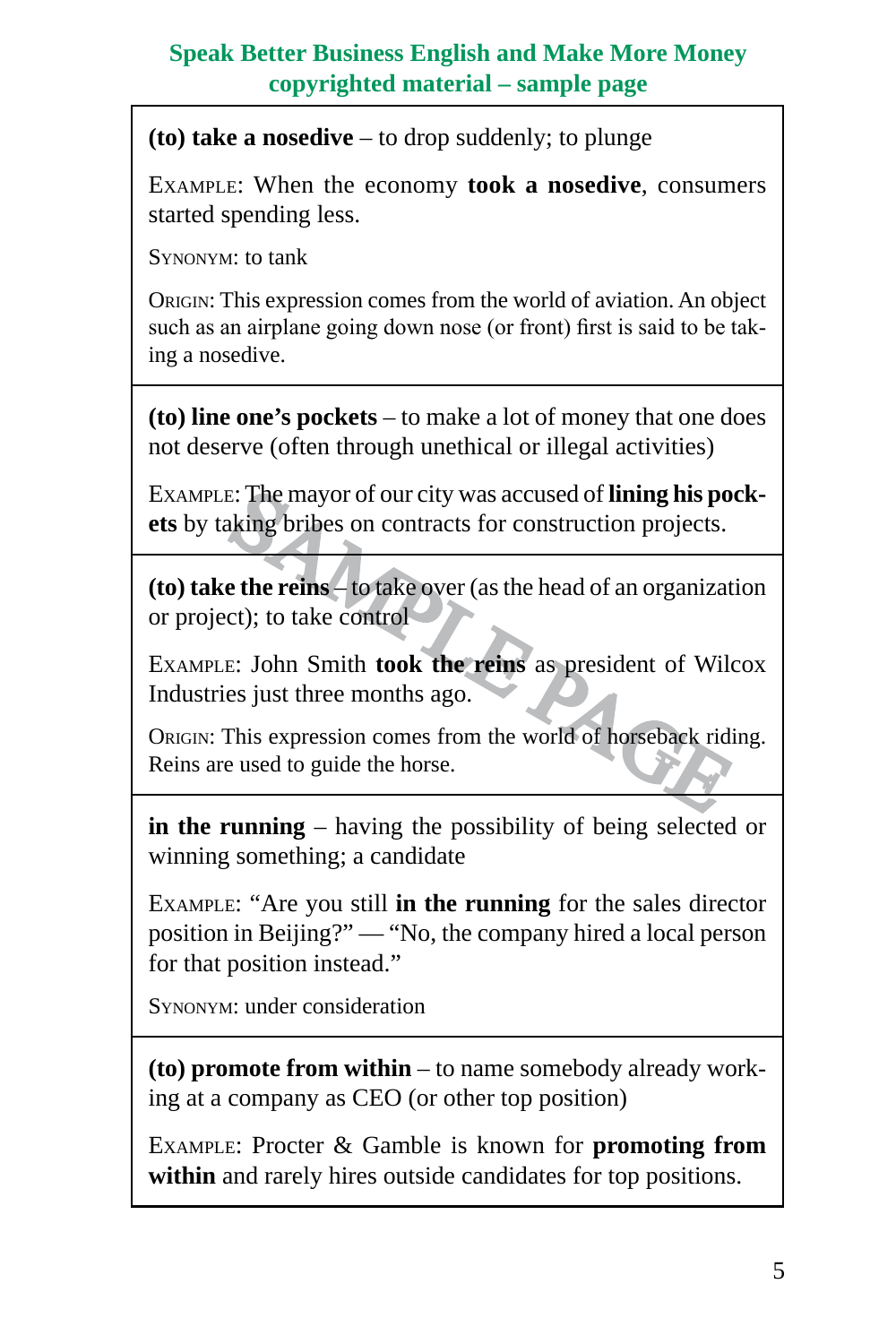**scuttlebutt** – gossip; rumor; unofficial word

EXAMPLE: Nothing is official yet, but according to the **scuttlebutt**, the auto plant in our town is going to shut down soon.

ORIGIN: This expression comes from the navy. The crew used to drink water from a cask called the scuttlebutt. Sometimes they would gather around it and gossip. Today's office equivalent to the ship's scuttlebutt is the water cooler (or water fountain), from which we get the expression "water-cooler talk," also meaning gossip.

**outside the ranks** – not from within the company

EXAMPLE: When InTech realized it didn't have any qualified employees to lead its new Chinese operations, it decided to look **outside the ranks** for a candidate.

**(to) bank on something** – to rely on; to expect

loyees to lead its new Chinese operations, it decided is<br>
ide the ranks for a candidate.<br>
bank on something – to rely on; to expect<br>
MPLE: "Do you think we'll get big bonuses this<br>
Don't bank on it. Sales were down 25 perc EXAMPLE: "Do you think we'll get big bonuses this year?" — "Don't **bank on it**. Sales were down 25 percent from last year."

## **EX PRACTICE THE IDIOMS**

## **Choose the most appropriate response to each question:**

- 1) Is Melissa in the running for the marketing director position?
	- a) Yes, she's being considered.
	- b) Yes, she's already been named to the position.
	- c) Yes, she left the company for another marketing job.
- 2) How did you manage to rack up all that credit card debt?
	- a) I paid my bill in full every month.
	- b) I put all the expenses for my new business on my card and didn't pay the bill in full each month.
	- c) I am very good at managing money.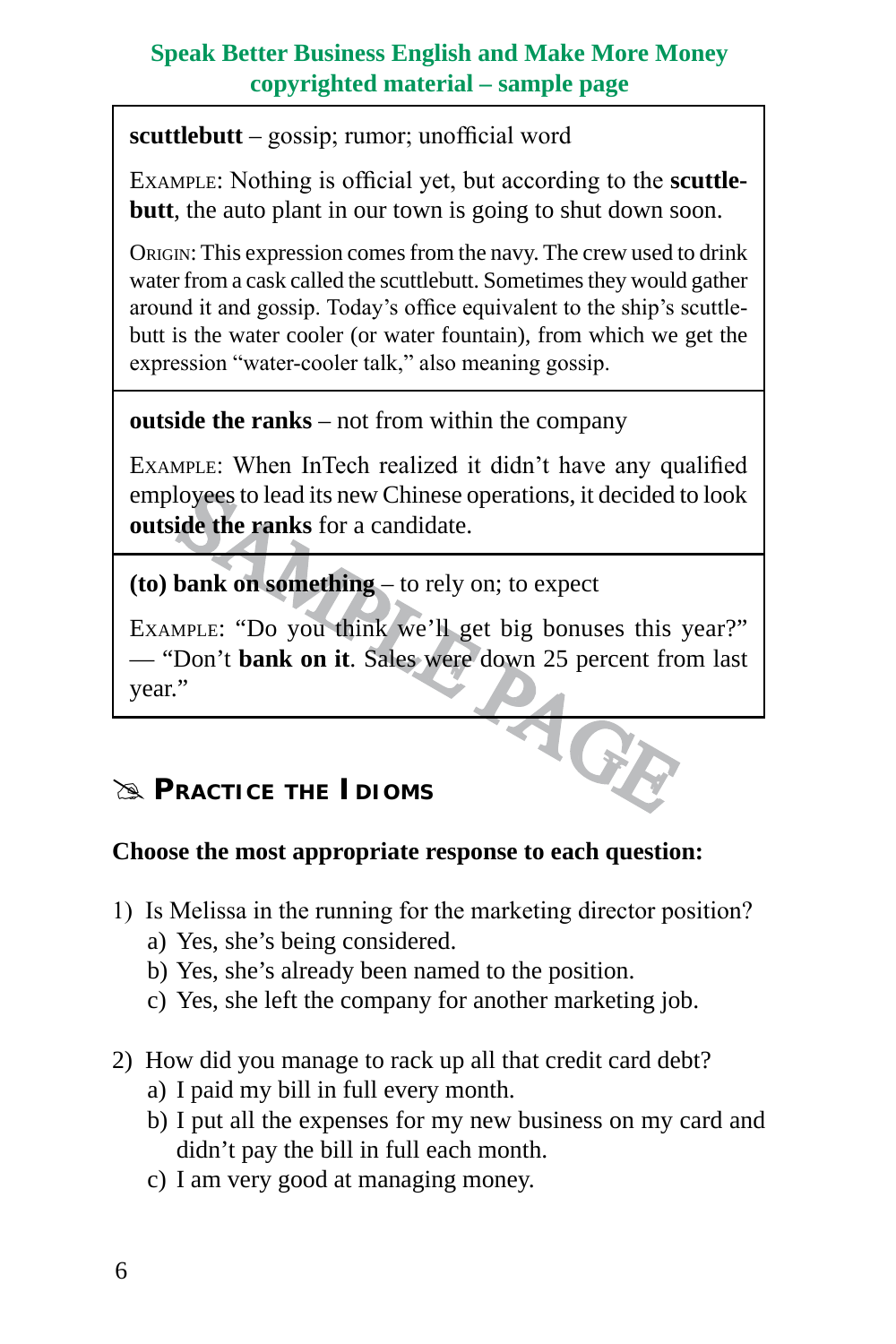- 3) Do you think Bob Wilson will take the reins at GB Ventures after his boss retires?
	- a) Yes, I think Bob might become the next CEO.
	- b) Yes, I think Bob may leave GB Ventures along with his boss.
	- c) Yes, I think Bob will stay in the same position he's in now after his boss retires.
- ) We need a new sales director. Do you think we should look outside the ranks?
	- a) Yes, there are plenty of talented people working here who could do the job.
	- b) Yes, we should hire someone high ranking for the position.
	- c) No, we should promote one of our sales managers to the position.
- ) Are you banking on getting a big raise this year?
	- a) No, but I hope my salary goes way up.
	- b) Yes, I'm expecting a 15 percent raise.
	- c) Yes, I'm going to put all my extra money in the bank.
- Sample in the same of the same of the search with the search with the same shade of the same shade.<br>
Shade parameter is the same shade in the same shade is the same shade.<br>
Shade is the same shade is the same shade is the ) Did you sell your Citigroup stock before it took a nosedive?
	- a) Yes, I sold it at its 52-week low.
	- b) No, I didn't sell any, and I lost a lot of money.
	- c) Yes, I made a lot of money on it after it took a nosedive.
- ) Did Rob leave Donox Corporation of his own accord?
	- a) Yes, he was forced out.
	- b) Yes, his boss told him his position was being eliminated.
	- c) Yes, he left voluntarily.
- 8) Did anybody give you a heads up that today's staff meeting has been canceled?
	- a) No, but thanks for letting me know now.
	- b) Yes, and I'm planning on leading that meeting.
	- c) No, I got the e-mail about the cancellation last night.

*ANSWERS TO LESSON 1, p. 190*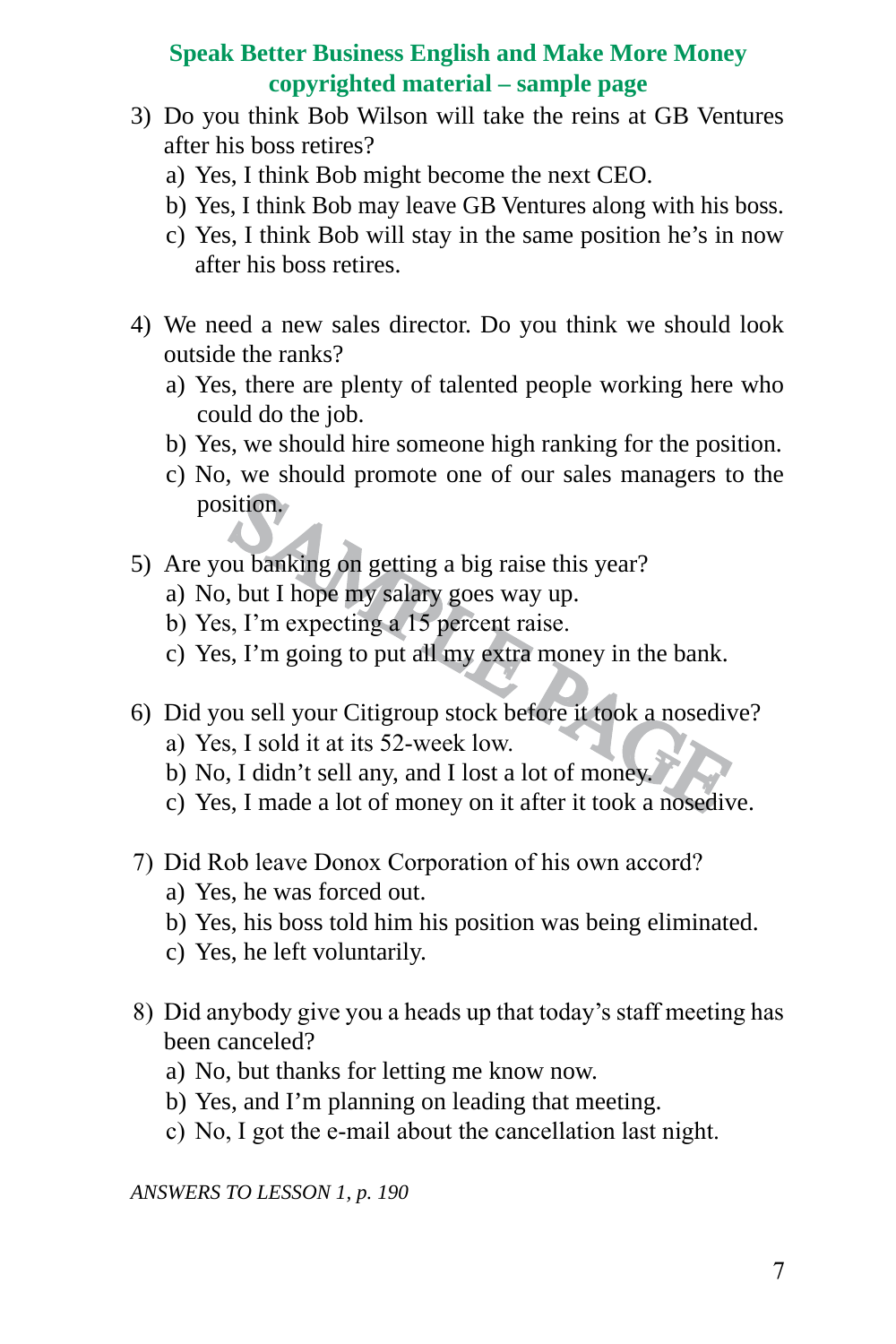

*Get rid of the dead weight.*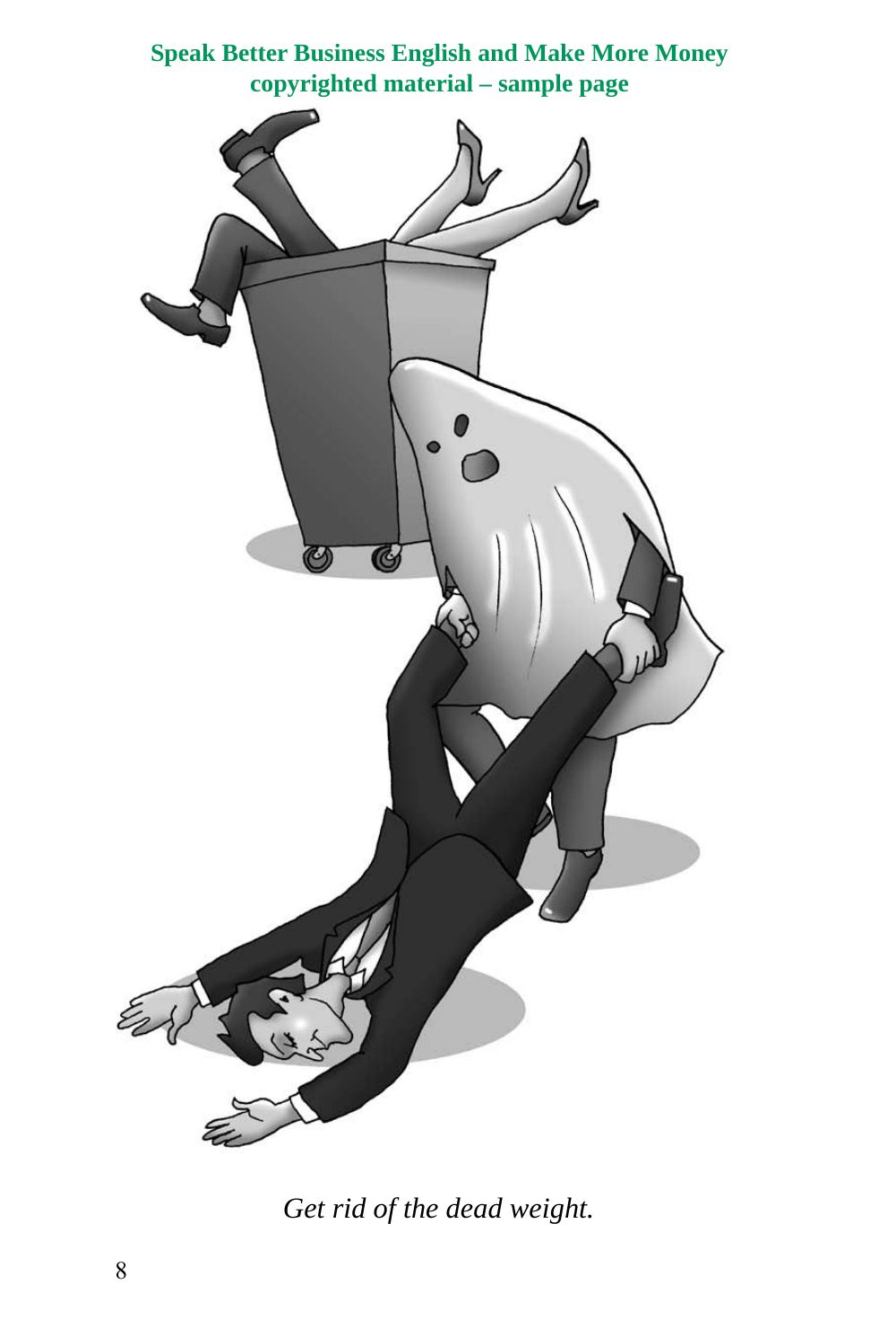**Lesson 2**

# **DROP DEAD — DEAD WEIGHT, THAT IS**

*Alan, a vice president at Pemco, tells Paul that bad times are a good time to get rid of employees who aren't performing. Alan advises Paul on how to gently fire one such underperformer.* 

- *Alan:* Paul, let's review the **org chart** of your division together. It looks like your **management ranks** have become *bloated*.
- *Paul:* We have low *attrition* in the division. We've had many people **rise through the ranks**.
- ks like your **management ranks** have become *bloat*<br>have low *attrition* in the division. We've had many per<br>through the ranks.<br>time to part ways with some of them. The *slump* is<br>iness is a golden opportunity for you to w *Alan:* It's time to **part ways with** some of them. The *slump* in our business is a **golden opportunity** for you to **weed out** the **underperformers**. Get rid of the **dead weight**.
- *Paul:* I don't have many **underperformers**.
- *Alan:* You know your team better than I do, but I know that Don Perry isn't doing so well.
- *Paul:* Don has been here for his entire career.
- *Alan:* Well, he got a poor *performance review* last month. He shouldn't be too shocked when you **give him a pink slip**.
- *Paul:* I don't think he **sees it coming**. He'll probably **go ballistic** when I tell him.
- *Alan:* Try to **put a positive spin on** it. Tell him that this is an opportunity to try something else. Remind him that he's got a lot of **transferable skills**.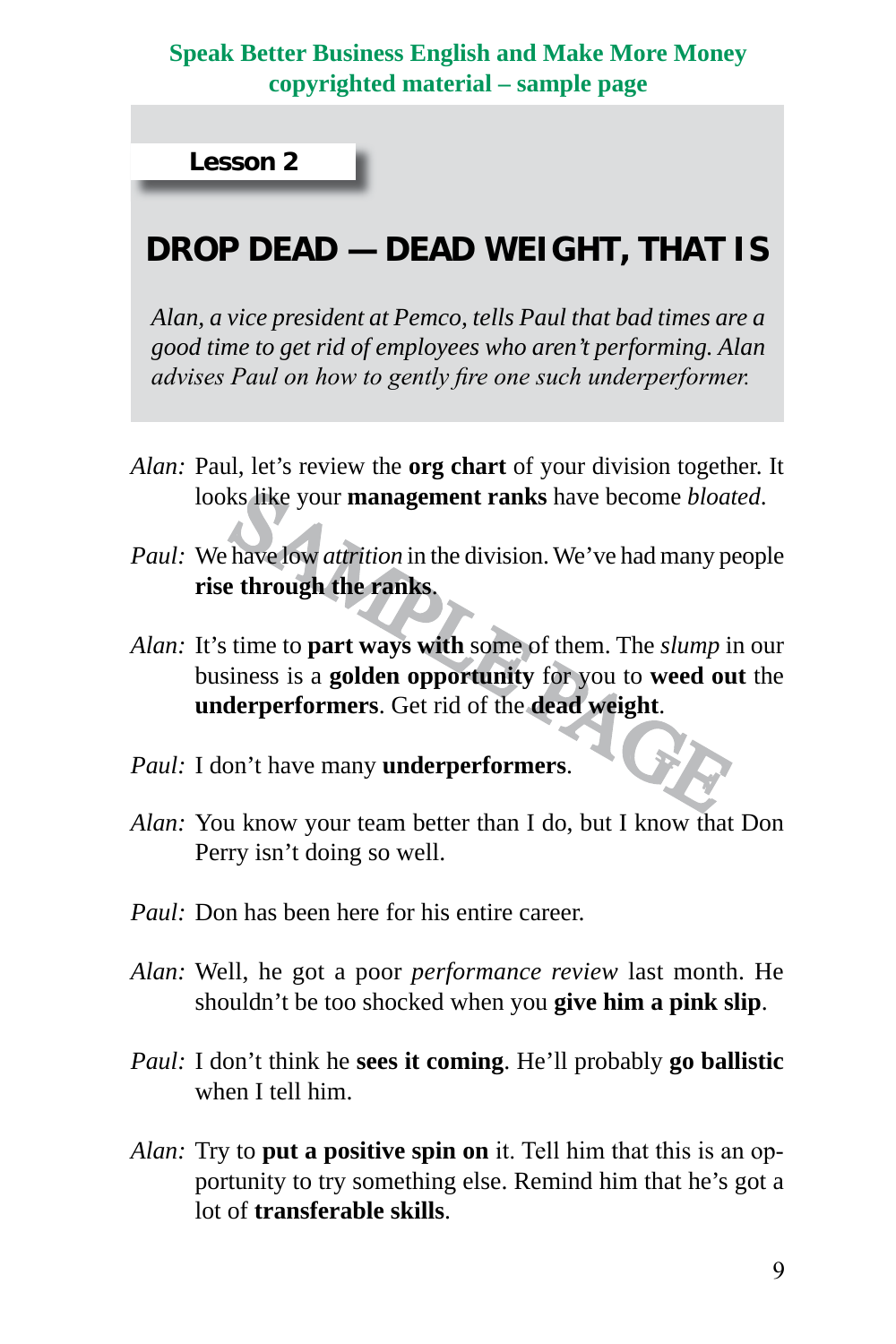# **IDIOMS & EXPRESSIONS: LESSON 2**

**org chart** (short for organizational chart) – a diagram showing the management structure of a company, including who reports to whom

EXAMPLE: After the company laid off 400 employees, the company's director of human resources issued a new **org chart** .

**management ranks**  – the people in the company at the manager level and above

EXAMPLE: After another quarter of bad results, many people starting criticizing the company's **management ranks** .

**(to) rise through the ranks** – to work one's way through jobs of increasing importance to get to a high position

rise through the ranks – to work one's way through<br>creasing importance to get to a high position<br>MPLE: Don Thompson started as an engineer in the rest<br>ems group of McDonald's and rose through the ra<br>me the company's presid EXAMPLE: Don Thompson started as an engineer in the restaurant systems group of McDonald's and **rose through the ranks** to become the company's president and chief operating officer.

**(to) part ways with** – to say goodbye to; to get rid of

EXAMPLE: With business down, the furniture company had to **part ways with** dozens of long-time employees.

**golden opportunity** – an especially good chance

ExamplE: The president invited you to lunch? That's a **golden opportunity** to tell him about all of your contributions.

**(to) weed out**  – to remove; to eliminate; to get rid of

EXAMPLE: Every year, the Donox Corporation hires 30 new MBA graduates and **weeds out** their low-performing employees.

**underperformer**  – an employee who is not performing well; an employee who is not meeting expectations

ExamplE:JNB Bank told Chad he was an **underperformer** and then fired him a week later.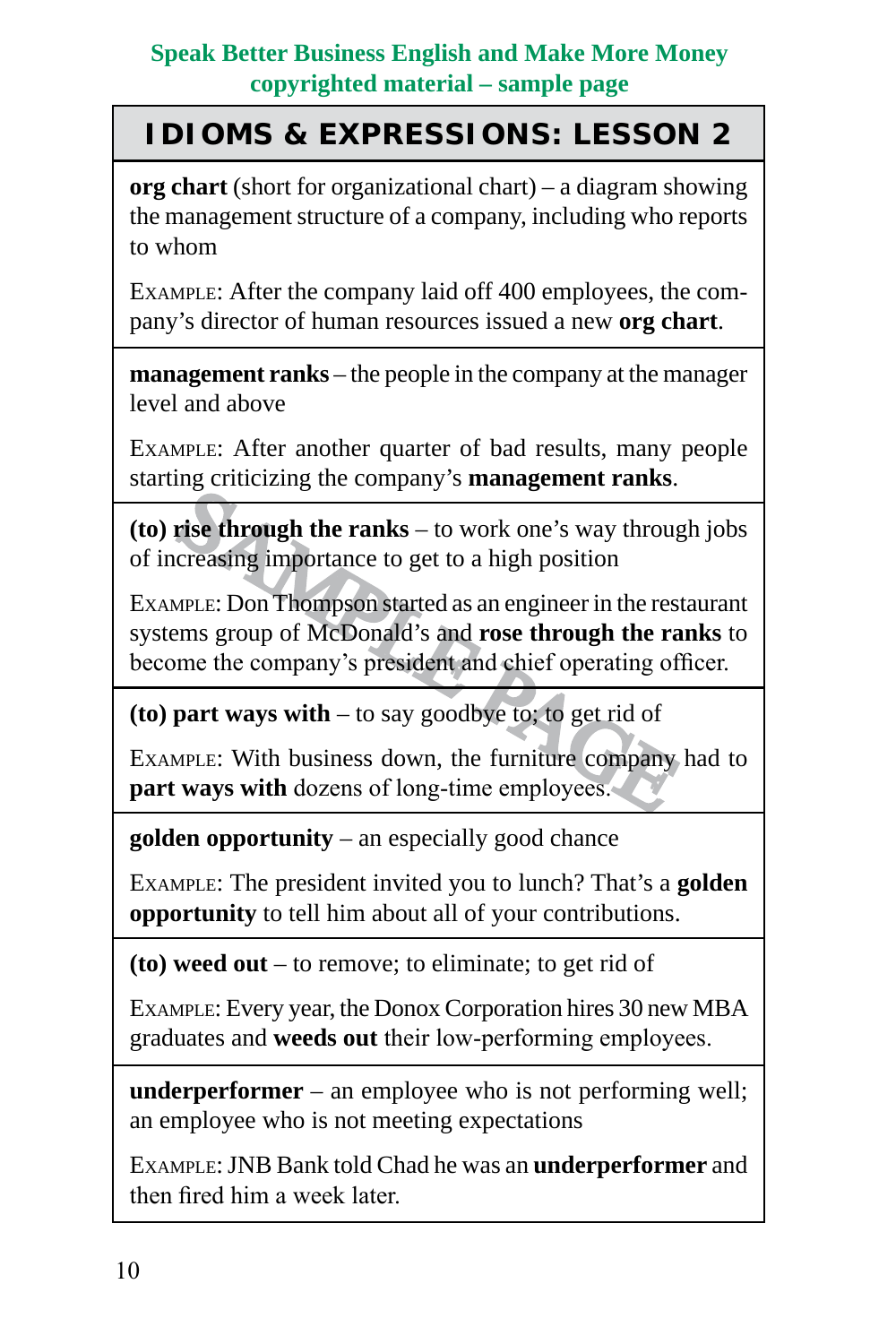**dead weight**  – workers who are not contributing much to the company; poor performers

EXAMPLE: If you don't get rid of the **dead weight** at your company, employee *morale* is going to suffer.

**(to) give someone a pink slip**  – to fire someone; to tell someone they are no longer employed at the company

EXAMPLE: If Sharon's performance doesn't improve, we're going to have to **give her a pink slip** .

SYNONYMS: to lay someone off, to give someone the ax

Note: You may also hear the variation: to give someone **the** pink slip.

**(to) see it coming**  – to expect bad news; to know something bad is going to happen

it coming – to expect bad news; to know someth<br>
bing to happen<br>
E: Most Bear Stearns employees were shocked wl<br>
rmed the company was shutting down. They didn't<br>
ng.<br>
ballistic – to become very angry; to lose one's temp<br>
E: EXAMPLE: Most Bear Stearns employees were shocked when they learned the company was shutting down. They didn't **see it coming** .

**(to) go ballistic**  – to become very angry; to lose one's temper

EXAMPLE: When Fred found out that his competitor had hired away his top engineer, he **went ballistic** .

ORIGIN: This term comes from the military. A ballistic missile is one that is guided at first but then falls freely and uncontrolled.

**(to) put a positive spin on**  – to present something negative as positive

EXAMPLE: The president put a positive spin on the closing of the employee cafeteria by saying, "Now everyone has a chance to try local restaurants."

**transferable skills** – useful skills that one can take from one job to the next

ExamplE: Ken's career adviser told him to make a list of all of his **transferable skills** as a first step in planning his job search.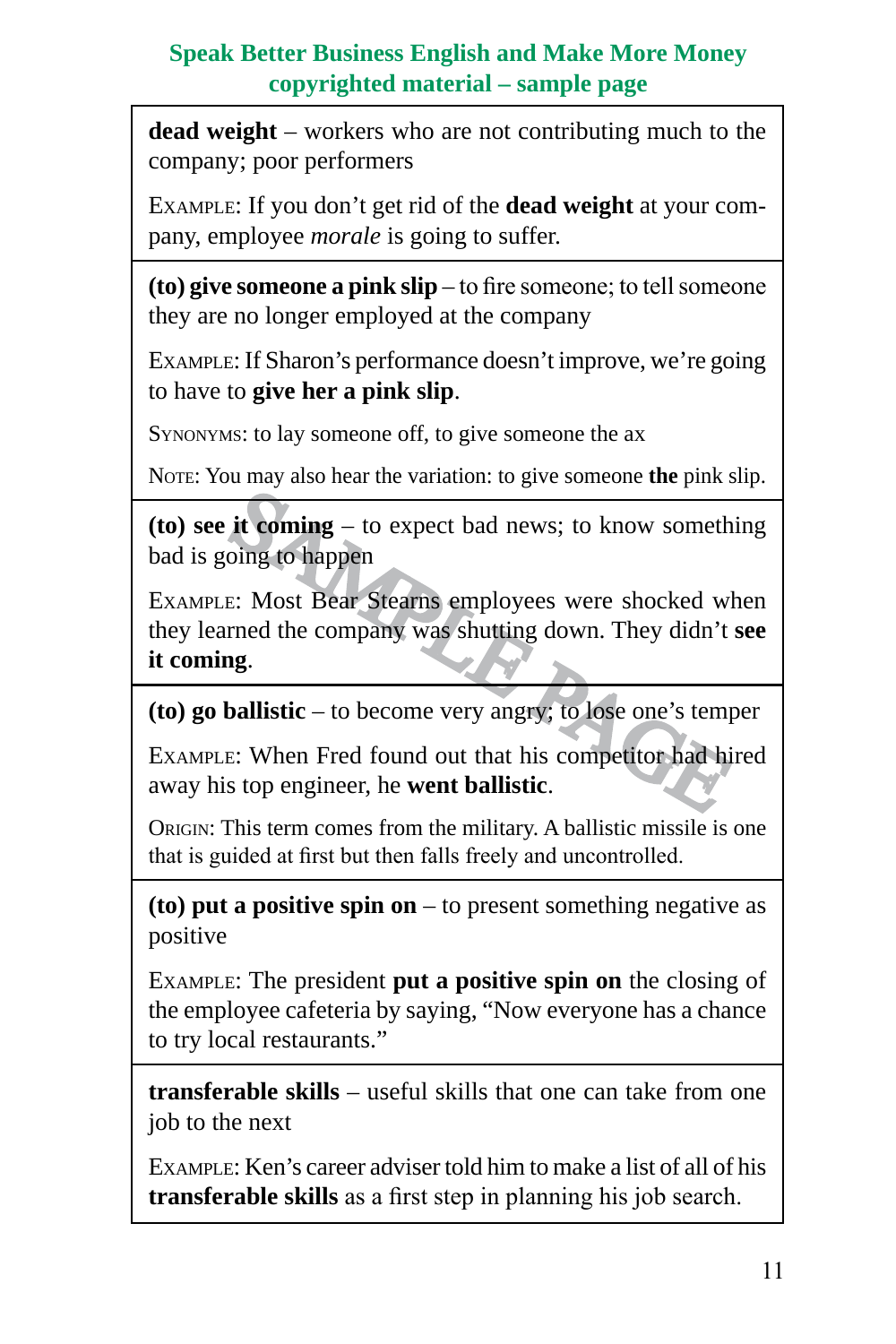## **Practice the idioms**

#### **Choose the best substitute for the phrase or sentence in bold:**

- 1) Shanghai Distributors was our partner in China for many years, but we recently decided to **part ways with** them.
	- a) expand our dealings with
	- b) stop working with
	- c) start a relationship with
- 2) After Ashley was found updating her personal blog during work hours, she was **given a pink slip**.
	- a) given a warning
	- b) given a promotion
	- c) fired
- **BAGE** 3) All résumés sent to our company go to our HR director first. It's her job to **weed out** the unqualified applicants.
	- a) recommend
	- b) train
	- c) get rid of
- ) Chris needs to improve his presentation skills. Presenting at the annual sales meeting will be a **golden opportunity**.
	- a) great chance
	- b) waste of time
	- c) scary experience
- ) Even while the company was about to go bankrupt, the CEO managed to **put a positive spin on things**.
	- a) take steps to turn it around
	- b) lose even more money
	- c) position the business in a positive way